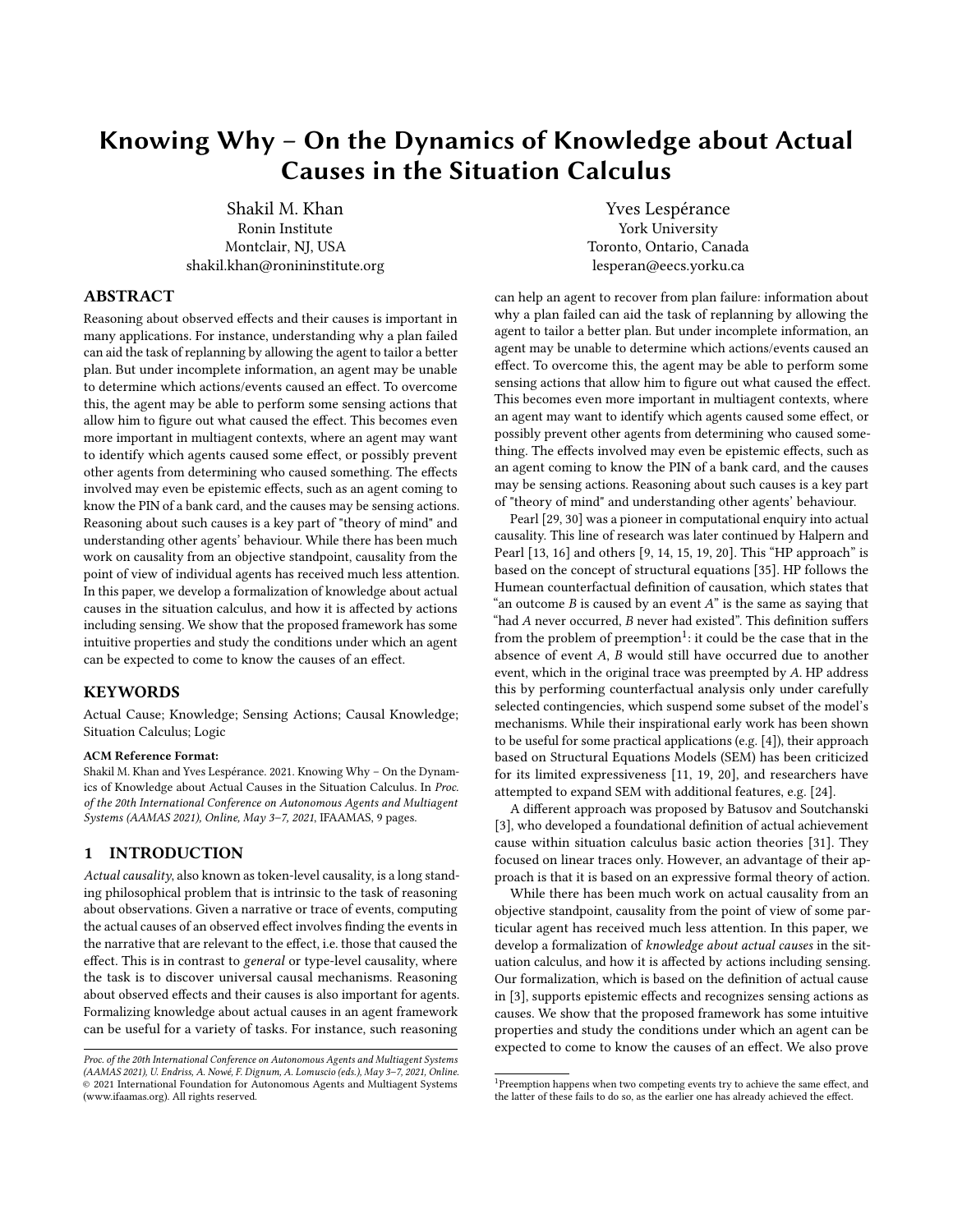that the regression operator in the situation calculus can be used to answer queries about causal knowledge when the action history is known.

The paper is organized as follows. In the next section, we outline the situation calculus and a model of knowledge, and introduce our running example. In §3, we discuss the definition of actual cause proposed in [\[3\]](#page-8-14). Based on this, in §4, we present our logic of actual cause within the situation calculus. In §5, we present our formalization of knowledge about actual causes, discuss how causal knowledge changes as a result of (knowledge-producing) actions, and prove some properties of our formalization. In §6, we show how epistemic causes and effects can be handled. We conclude with some discussion in §7.

## 2 ACTION AND KNOWLEDGE

Our base framework for modeling causal knowledge is the situation calculus (SC) [\[27\]](#page-8-16) as formalized in [\[31\]](#page-8-15). Here, a possible state of the domain is represented by a situation. The initial state is denoted by  $S_0$ . There is a distinguished binary function symbol  $do$ where  $do(a, s)$  denotes the successor situation to  $s$  resulting from performing the action  $a$ . Thus the situations can be viewed forming a tree, where the root of the tree is an initial situation and the arcs represent actions. As usual, a relational/functional fluent takes a situation term as its last argument. There is a special predicate  $Poss(a, s)$  used to state that action  $a$  is executable in situation  $s$ . We will use the abbreviation  $do([a_1, \cdots, a_n], S_0)$  to represent the situation obtained by consecutively performing  $\alpha_1, \cdots, \alpha_n$  starting from  $S_0$ . Also, the notation  $s \sqsubset s'$  means that situation  $s'$  can be reached from situation *s* by executing a sequence of actions.  $s \subseteq s'$  is an abbreviation of  $s \subseteq s' \vee s = s'$ .  $s < s'$  is an abbreviation of  $s \sqsubset s' \land \text{execute}(s')$ , where executable(s) is defined as  $\forall a', s'. do(a', s') \sqsubseteq s \supset Poss(a', s'),$  i.e. every action performed in reaching situation s was possible in the situation in which it occurred.  $s \leq s'$  is an abbreviation of  $s < s' \vee s = s'$ .

Our framework uses an action theory  ${\mathcal D}$  that includes the fol-lowing set of axioms:<sup>[2](#page-1-0)</sup> (1) action precondition axioms (APA), one per action *a* characterizing  $Poss(a, s)$ , (2) successor state axioms (SSA), one per fluent, that succinctly encode both effect and frame axioms and specify exactly when the fluent changes [\[31\]](#page-8-15), (3) initial state axioms describing what is true initially, (4) unique name axioms for actions, and (5) domain-independent foundational axioms describing the structure of situations [\[25,](#page-8-17) [31\]](#page-8-15).

The SC features a single-step regression operator  $\rho[\Phi, \alpha]$ . Given a query "does Φ hold in the situation obtained by performing the ground action  $\alpha$  in some situation  $\sigma$ , i.e. in  $do(\alpha, \sigma)$ ?",  $\rho$  transforms it into an equivalent query "does Ψ hold in situation  $\sigma$ ?", eliminating action  $\alpha$ . The expression  $\rho[\Phi, \alpha] = \Psi$  denotes such a logically equivalent query obtained from the formula Φ by replacing each fluent atom  $P$  in  $\Phi$  with the right-hand side of the SSA for  $P$  where the action variable *a* is instantiated with the ground action  $\alpha$ , and then simplified using unique name axioms for actions and constants. Ψ thus provides the weakest preconditions of  $Φ$  in  $σ$  given  $α$ .

We will use uppercase Greek letters Φ, Ψ, etc. for situationsuppressed SC formulae, which are defined as follows:

## $\Phi ::= P(\vec{x}) \mid \neg \Phi \mid \Phi \land \Psi \mid \exists x. \Phi,$

where  $\vec{x}$  and x are object terms. Also, we will use  $\alpha$  and  $\sigma$ , possibly with decorations, to represent ground action and situation terms, respectively. Finally, we will use uppercase Latin letters for ground terms, and lowercase Latin letters for variables.

Following [\[28,](#page-8-19) [32\]](#page-8-20), we model knowledge using a possible worlds account adapted to the SC. There can now be multiple initial situations.  $Init(s)$  means that  $s$  is an initial situation. The actual initial state is denoted by  $S_0$ .  $K(s', s)$  is used to denote that in situation s, the agent thinks that she could be in situation  $s'$ . Using K, the knowl-edge of an agent is defined as:<sup>[3](#page-1-1)</sup>  $Know(\Phi, s) \stackrel{\text{def}}{=} \forall s'. K(s', s) \supset \Phi[s'],$ i.e. the agent knows  $\Phi$  in s if  $\Phi$  holds in all of her *K*-accessible situations in s. We also use the abbreviations  $KWheter(\Phi, s) \stackrel{\text{def}}{=}$  $Know(\Phi, s) \vee Know(\neg \Phi, s)$ , i.e., the agent knows whether  $\Phi$  holds in s and  $KRef(\theta, s) \stackrel{\text{def}}{=} \exists t$ .  $Know(\theta = t, s)$ , i.e., she knows who/what  $\theta$  refers to.  $K$  is constrained to be reflexive and Euclidean (and thus transitive) in the initial situation to capture the fact that the agent's knowledge is true, and that she has positive and negative introspection.

In our framework, the dynamics of knowledge is specified using a SSA for  $K$  that supports knowledge expansion as a result of sensing actions. The information provided by a binary sensing action is specified using the predicate  $SF(a, s)$ . For example, we might have an axiom:  $SF(sense_{onTable}(b), s) \equiv onTable(b, s)$ , i.e., the action  $sense_{ontable} (b)$  will tell the agent whether the block  $b$ is on the table in the situation where it is performed. Similarly for non-binary sensing actions, the term  $\text{sf}(a, s)$  is used to denote the sensing value returned by the action. For example, we might have  $\text{sff}$  (read<sub>numBlocksOnTable, S</sub>) = numBlocksOnTable(s), i.e. read<sub>numOfBlocksOnTable</sub> tells the agent the number of blocks on the table. As shown in [\[32\]](#page-8-20), the constraints on  $K$  then continue to hold after any sequence of actions since they are preserved by the SSA for  $K$ . Scherl and Levesque [\[32\]](#page-8-20) also showed how one can define regression for knowledge-producing actions.

Thus to model knowledge, we will use a theory that is similar to before, but with modified foundational axioms to allow for multiple initial epistemic states. Also, action preconditions can now include knowledge preconditions and initial state axioms can now include axioms describing the epistemic states of the agents. Finally, the aforementioned axioms for  $K$  are included. See [\[31\]](#page-8-15) for details of these. Note that like [\[32\]](#page-8-20), we assume that actions are fully observable (even if their effects are not). This can be generalized as in [\[1\]](#page-8-21).

Example. We use a simple blocks-world like domain as our running example. We have an agent/robot that is equipped with a single gripper. The agent is in a room that has at least two different blocks,  $B_1$  and  $B_2$ . The agent can pick up (and drop) a block  $b$  by executing the  $pickUp(b)$  (and  $drop(b)$ , resp.) action. The agent can only hold one block at a time. Some of the blocks can be fragile. Dropping a fragile block breaks the block. The agent can also make a block b fragile by quenching it, i.e. executing the *quench(b)* action.<sup>[4](#page-1-2)</sup> Finally, initially the agent is holding block  $B_1$ .

<span id="page-1-0"></span><sup>&</sup>lt;sup>2</sup>We will be quantifying over formulae, and thus assume that  $D$  includes axioms for encoding of formulae as first order terms, as in [\[34\]](#page-8-18).

<span id="page-1-1"></span> $^3\Phi$  can contain a placeholder  $now$  in the place of the situation terms. Also,  $\Phi\big[\mathbfit{s}\big]$  denotes the formula obtained by restoring the situation argument  $s$  into all fluents in  $\Phi$ .

<span id="page-1-2"></span><sup>&</sup>lt;sup>4</sup> Quenching, which increases the hardness as well as the fragility, involves the rapid cooling of a material to obtain certain properties.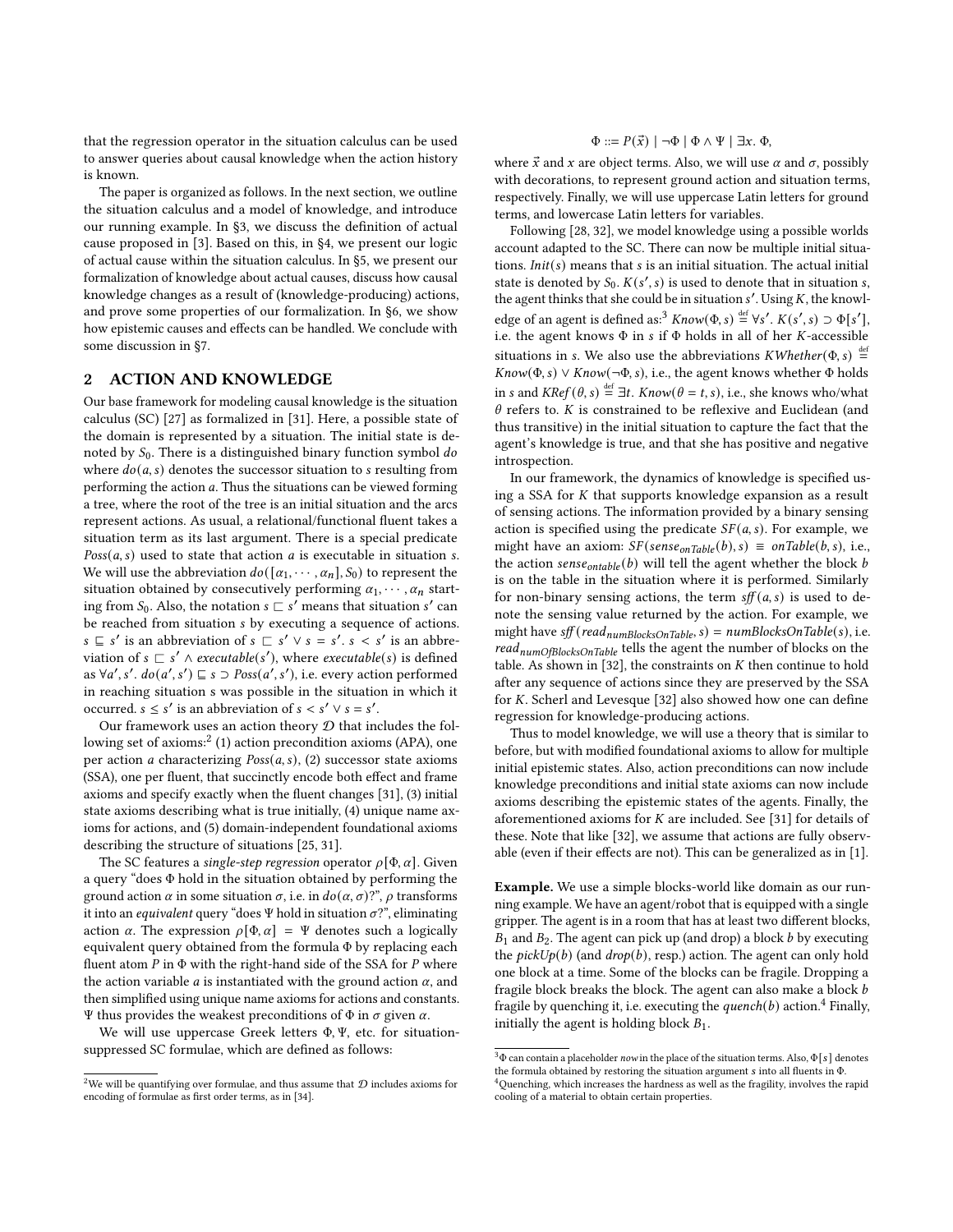There are three fluents in this domain,  $holding(b, s)$ ,  $fragile(b, s)$ , and  $broken(b, s)$ , which respectively mean that the agent is holding block  $b$  in situation  $s$ ,  $b$  is fragile in  $s$ , and  $b$  is broken in  $s$ .

We now give the domain-dependent axioms specifying this domain. First, the preconditions for  $pickUp(b)$ ,  $drop(b)$ , and quench(b) can be specified using APAs as follows (henceforth, all free variables in a sentence are assumed to be universally quantified):

(a). 
$$
Poss(pickUp(b), s) \equiv \neg \exists b'
$$
.  $holding(b', s)$ ,

(b). Poss( $drop(b), s$ )  $\equiv$  holding(b, s), (c). Poss(quench(b), s).

For instance,  $(a)$  says that the agent can pick up a block  $b$  in situation s iff she is not already holding another block  $b'$ .

Moreover, the following SSAs specify how the fluents holding, fragile, and broken change value when an action happens:

\n- (d). holding 
$$
(b, do(a, s)) \equiv (a = pickUp(b) \vee (holding(b, s) \wedge a \neq drop(b))),
$$
\n- (e).  $fragile(b, do(a, s)) \equiv (a = quench(b) \vee fragile(b, s)),$
\n- (f).  $broken(b, do(a, s)) \equiv ((fragile(b, s) \wedge a = drop(b)) \vee broken(b, s)).$
\n

That is,  $(d)$  the agent is holding a block  $b$  in the situation resulting from executing action *a* in situation *s* (i.e. in  $do(a, s)$ ) if and only if a refers to the agent's action of picking  $b$  up from the table, or she already had  $b$  in  $s$  and  $a$  is not the action of dropping  $b$ , etc.

Furthermore, the following initial state axioms say that initially (*g*) the agent is only holding block  $B_1$ , (*h*) all the blocks are nonfragile, and  $(i)$  all the blocks are intact:

(q).  $\forall b$ . holding $(b, S_0) \equiv b = B_1$ , (h).  $\forall b$ . ¬fragile $(b, S_0)$ ,  $(i)$ .  $\forall b$ . ¬broken $(b, S_0)$ .

Finally, we implicitly assume unique names axioms for blocks, and unique names for actions axioms. Henceforth, we use  $\mathcal{D}_{hw}$  to refer to the above axiomatization.

Given this, let us compute the single-step regression  $\rho$  [*broken*( $B_1$ ,  $do(drop(B_1), s^*))$ ,  $drop(B_1)]$ , for some situation  $s^*$ . From the righthand side of the successor-state axiom  $(f)$  above and by substituting action variable *a* by  $drop(B_1)$ , object variable *b* by  $B_1$ , and situation variable s by s<sup>\*</sup>, the result of  $\rho$ [broken(B<sub>1</sub>, do(drop(B<sub>1</sub>), s<sup>\*</sup>)),  $drop(B_1)$ ] amounts to  $(fragile(B_1, s^*) \wedge drop(B_1) = drop(B_1)) \vee$ broken( $B_1$ , s<sup>\*</sup>). Using the unique names axioms, the result of  $\rho$  can be simplified to  $\text{fragile}(B_1, s^*) \lor \text{broken}(B_1, s^*)$ .

## 3 ACTUAL CAUSE

Given a trace of events, actual achievement causes are the events that are behind achieving an effect while actual maintenance causes are those which are responsible for mitigating the threats to the achieved effect.[5](#page-2-0) There can also be cases of subtle interactions of these two. In this section, we review previous work on achievement causality in the SC [\[3\]](#page-8-14). An effect here is a SC formula  $\Phi[s]$  that is *uniform in s* (meaning that it has no occurrences of Poss,  $\sqsubset$ , other situation terms besides , and quantifiers over situations) and that may include quantifiers over object variables. Given an effect Φ, the actual causes are defined relative to a causal setting that includes a theory  $D$  representing the domain dynamics, and a

ground situation  $\sigma$ , representing the "narrative" (i.e. trace of events) where the effect was observed.

Definition 3.1 (Causal Setting [\[3\]](#page-8-14)). A causal setting is a tuple  $\langle \mathcal{D}, \sigma, \Phi[s] \rangle$ , where  $\mathcal D$  is a theory,  $\sigma$  is a ground situation term of the form  $do([a_1, \cdots, a_n], S_0)$  with ground action functions  $a_1, \cdots, a_n$ such that  $\mathcal{D} \models$  executable( $\sigma$ ), and  $\Phi[s]$  is a SC formula uniform in s such that  $\mathcal{D} \models \neg \Phi[S_0] \land \Phi[\sigma]$ .

As the theory  $D$  does not change, when referring to a causal setting we will often suppress  $D$  and simply write  $\langle \sigma, \Phi \rangle$ . Also, here  $Φ$  is required to hold by the end of the narrative  $σ$ , and thus we ignore the cases where  $\Phi$  is not achieved by the actions in  $\sigma$ , since if this is the case, the achievement cause truly does not exist.

Note that since all changes in the SC result from actions, the potential causes of an effect Φ are identified with a set of ground action terms occurring in  $\sigma$ . However, since  $\sigma$  might include multiple occurrences of the same action, one also needs to identify the situations where these actions were executed.

According to Batusov and Soutchanski [\[3\]](#page-8-14), if some action  $\alpha$  of the action sequence in  $\sigma$  triggers the formula  $\Phi$  to change its truth value from false to true relative to  $D$ , and if there are no actions in  $\sigma$  after  $\alpha$  that change the value of  $\Phi$  back to false, then  $\alpha$  is an actual cause of achieving  $\Phi$  in  $\sigma$ . They showed that when used together with the single-step regression operator  $\rho$ , in addition to the single action that brings about the effect of interest, one can also capture the chain of actions that build up to it. The following inductive definition formalizes this intuition. Let  $\Pi_{apa}(\alpha, \sigma)$  be the r.h.s. of the precondition axiom for action  $\alpha$  in situation  $\sigma$ .

<span id="page-2-1"></span>Definition 3.2 (Achievement Cause). A causal setting  $C = \langle \sigma, \Phi[s] \rangle$ satisfies the achievement condition of Φ via the situation term  $do(\alpha^*, \sigma^*) \sqsubseteq \sigma$  iff there is an action  $\alpha'$  and situation  $\sigma'$  such that

$$
\mathcal{D} \models \neg \Phi[\sigma'] \land \forall s. \, do(\alpha', \sigma') \sqsubseteq s \sqsubseteq \sigma \supset \Phi[s],
$$

and either  $\alpha^* = \alpha'$  and  $\sigma^* = \sigma'$ , or the causal setting  $\langle \sigma', \rho[\Phi[s], \alpha'] \rangle$  $\wedge \Pi_{\alpha \rho a}(\alpha',\sigma')\$  satisfies the achievement condition via the situation term  $do(\alpha^*, \sigma^*)$ . Whenever a causal setting C satisfies the achievement condition via situation  $do(\alpha^*, \sigma^*)$ , the action  $\alpha^*$  executed in situation  $\sigma^*$  is said to be an *achievement cause* in C.

Batusov and Soutchanski [\[3\]](#page-8-14) show that the achievement causes of C form a finite sequence of situation-action pairs, which they call the achievement causal chain of C.

As shown in [\[2\]](#page-8-22), one can also define the concept of maintenance cause by appealing to a counterfactual notion of potential threats in the causal setting that can possibly flip the truth value of the effect  $\Phi$  to false, and actions in the narrative that mitigated those threats. In general, actual causes can be either achievement causes or maintenance causes and the causal chain can include both. To keep it simple, we focus exclusively on actual achievement causes.

**Example (Cont'd).** Consider the narrative  $\sigma_1 = do(\frac{d}{d}rop(B_1))$ , quench( $B_1$ ), quench( $B_2$ ), pickUp( $B_1$ ), drop( $B_1$ )],  $S_0$ ), i.e. the agent drops the block  $B_1$  (that she is holding), then she quenches the block  $B_1$  and then  $B_2$ , then she picks up  $B_1$ , and finally she drops it again. We are interested in computing the actual causes of the effect  $\Phi_1 = broken(B_1, s)$ . This scenario is depicted in the upper part of Figure [1.](#page-3-0) Here the truth value of fluents  $holding(B_1)$ ,  $fragile(B_1)$ , and  $broken(B_1)$  for each situation can be read by looking at the

<span id="page-2-0"></span><sup>5</sup>We do not conceptually distinguish between agents' actions and nature's events.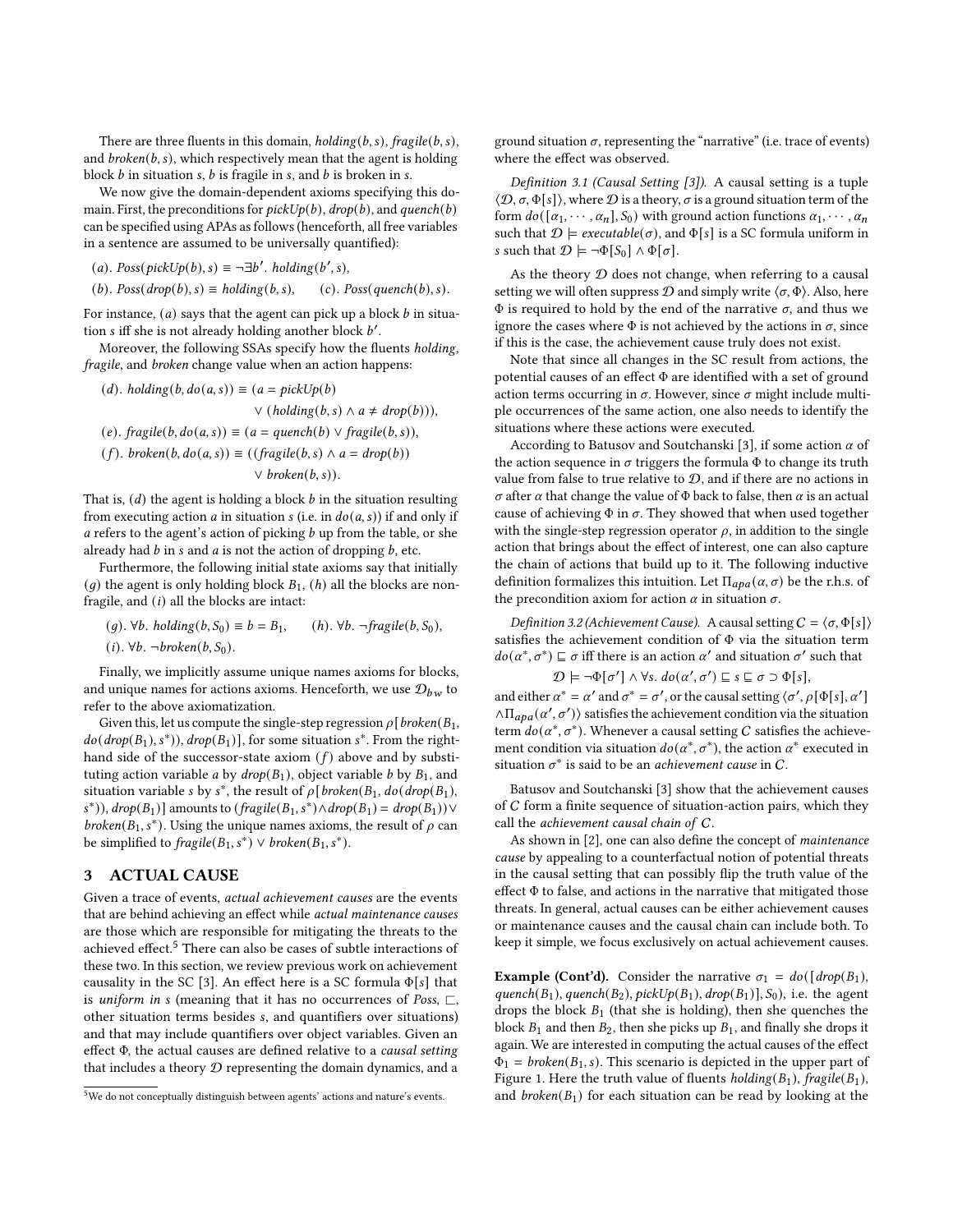<span id="page-3-0"></span>

Figure 1: Evolution of fluents starting in situations  $\overline{S_0}$  and  $\overline{S_0^1}$ 

situation box top-down. The actions between each pair of situations are also shown (for now, ignore the second row).

Then, according to Definition [3.2,](#page-2-1) the causal setting  $\langle \sigma_1, \Phi_1 \rangle$  satisfies the achievement condition  $\Phi_1$  via the situation term  $do(drop(B_1),$  $S_4$ ), where  $S_4 = do([drop(B_1), quench(B_1), quench(B_2), pickUp(B_1)],$  $S_0$ ), so drop( $B_1$ ) executed in  $S_4$  is an achievement cause of broken( $B_1$ ).

Moreover, let us compute  $\rho[broken(B_1, \sigma_1), drop(B_1)]$  and  $Poss(drop(B_1), S_4)$ , starting with the former. As shown in §2 above, the result of  $\rho$  can be simplified to fragile( $B_1, S_4$ )  $\vee$  broken( $B_1, S_4$ ). Let us now consider  $Poss(drop(B_1), S_4)$ ; from the right-hand side of action precondition axiom  $(b)$  above and by replacing object variable b with  $B_1$  and situation variable s by  $S_4$ , we have holding( $B_1$ ,  $S_4$ ). Computing  $\rho[broken(B_1, \sigma_1), drop(B_1)] \wedge Poss(drop(B_1), S_4)$  thus gives rise to a new causal setting  $\langle S_4, (fragile(B_1) \vee broken(B_1)) \wedge$  $holding(B_1)$ ). It can be shown that this setting satisfies the achievement condition via the action  $pickUp(B_1)$ , so  $pickUp(B_1)$  executed in  $S_3 = do({\lbrace drop(B_1), quench(B_1), quench(B_2) \rbrace}, S_0)$  is an achievement cause. Furthermore, this yields yet another setting:

$$
\langle S_3, \rho \left[ \left( \text{fragile}(B_1, S_4) \vee \text{broken}(B_1, S_4) \right) \wedge \text{ holding}(B_1, S_4), \right. \\
\text{pickUp}(B_1) \right] \wedge \text{Poss}(\text{pickUp}(B_1), S_3) \rangle.
$$

Doing simplifications similar to what we did before, we can arrive at the new causal setting  $\langle S_3, (fragile(B_1, s) \vee broken(B_1, s)) \wedge$  $\neg \exists b'. \; holding(b', s)$ , which meets the achievement condition via the action *quench*( $B_1$ ) executed in situation  $S_1$ .

And again, this yields another setting:

 $\langle S_1, \rho \left[ \left( \frac{f}{B_1}, S_2 \right) \vee \frac{b}{B_1}, S_2 \right) \rangle \wedge \neg \exists b'. \; holding(b', S_2),$ quench $(B_1)$ ]  $\land$  Poss(quench $(B_1), S_1$ )),

which can be simplified to  $\langle \neg \exists b'.\; holding(b', s), S_1 \rangle$ , and meets the achievement condition via  $drop(B_1)$  executed in  $S_0$ , and the analysis terminates. The causal chain obtained is thus as follows:

$$
\{(drop(B_1), S_4), (pickUp(B_1), S_3), (quench(B_1), S_1), (drop(B_1), S_0)\}.
$$

Note that Definition [3.2](#page-2-1) can clearly distinguish between irrelevant actions, such as  $quench(B_2)$ , and actions in the causal chain. The latter are depicted using solid arrows in Figure [1.](#page-3-0) Also, it can handle quantified effects, e.g.  $\exists b$ . broken(b, s), i.e. the effect that some block was broken.

# 4 A LOGIC OF ACTUAL CAUSE

While the authors in [\[3\]](#page-8-14) give a definition of actual cause using the SC, as seen in the previous section their definition is metatheoretic and appeals to regression, a syntactic notion. This makes it hard to use their definition in the context of knowledge. To see the problem, consider the case where our example agent does not know in  $S_0$  whether block  $B_1$  is fragile. Then it can be shown that she does not know in  $\sigma_1$  what the cause of  $\Phi_1$  is. This is because there is a *K*-alternative situation  $S_0^1$  in  $S_0$  where *fragile*( $B_1$ ) is true and so *broken*( $B_1$ ) is achieved in  $do(drop(B_1), S_0^1)$ , and it remains true after that (see Figure [1\)](#page-3-0). Hence the causal chain obtained relative to setting  $\langle S_5^1, \Phi_1 \rangle$  (where  $S_5^1 = do([drop(B_1), quench(B_1), quen$  $ch(B_2)$ ,  $pickUp(B_1)$ ,  $drop(B_1)$ ],  $S_0^1$ )) only includes this action. Moreover, as shown earlier, the causal chain obtained relative to  $\langle \sigma_1, \Phi_1 \rangle$ is a different one. Thus the agent does not know in  $\sigma_1$  what the causes of  $\Phi_1$  are. However, since in this SC language there is no expression that represents the fact that some action executed in some situation is a cause of some effect, there is no simple way of saying that the agent knows/does not know that this is the case. In other words, if we had a construct Causes(. . . ) defined in the language of the SC, then we could have written  $Know(Causes(\ldots), \sigma_1)$ .

Thus, to refer to causal knowledge, we will incorporate such a construct within the language of SC. For this, we will need to generalize the notion of causal settings (see below). We start by introducing the notion of epistemic dynamic formulae in the SC.

Definition 4.1. Let  $\vec{x}$ ,  $\theta_a$ , and  $\vec{y}$  respectively range over object terms, action terms, and object and action terms. The class of situation-suppressed epistemic dynamic formulae  $\psi$  is defined inductively using the following grammar:

$$
\psi ::= P(\vec{x}) \mid Poss(\theta_a) \mid After(\theta_a, \psi) \mid \neg \psi \mid \psi_1 \land \psi_2 \mid \exists \vec{y}.\psi \mid Know(\psi).
$$

That is, an epistemic dynamic formula can be a situation-suppressed fluent, a formula that says that some action  $\theta_a$  is possible, a formula that some epistemic dynamic formula holds after some action has occurred, a formula that can built from other epistemic dynamic formulae using the usual connectives, or a formula that the agent knows that some epistemic dynamic formula holds. Note that  $\psi$  can have quantification over object and action variables, but must not include quantification over situations or ordering over situations (i.e.  $\Box$ ). Also, while it may include knowledge modalities, *K*-relations that do not come from the expansion of Know are not permitted. We will use lower-case  $\psi$  for epistemic dynamic formulae. If  $\psi$  does not include the *Know* modality, we call it a *dynamic formula*.

We use  $\psi[s]$  to denote the formula obtained from  $\psi$  by restoring the appropriate situation argument into all fluents in  $\psi$ . Formally:

<span id="page-3-1"></span>Definition 4.2.

| $\begin{aligned} P(\vec{x},s) \\ \text{Poss}(\theta_{a},s) \\ \psi'[do(\theta_{a},s)] \\ \eta \stackrel{\text{def}}{=} \begin{cases} -(\psi'[s]) \\ \neg(\psi'[s]) \\ \exists \vec{y}. \ (\psi'[s]) \\ \forall s'. \ K(s',s) \supset (\psi'[s']) \end{cases} \end{aligned}$ | if $\psi$ is $P(\vec{x})$<br>if $\psi$ is $Poss(\theta_a)$<br>if $\psi$ is $After(\theta_a, \psi')$<br>if $\psi$ is $(\neg \psi')$<br>if $\psi$ is $(\psi_1 \wedge \psi_2)$<br>if $\psi$ is $(\exists \vec{y} . \: \psi')$ |
|-----------------------------------------------------------------------------------------------------------------------------------------------------------------------------------------------------------------------------------------------------------------------------|----------------------------------------------------------------------------------------------------------------------------------------------------------------------------------------------------------------------------|
|                                                                                                                                                                                                                                                                             | if $\psi$ is $Know(\psi')$                                                                                                                                                                                                 |

 In the rest of this section, we will use dynamic formulae exclusively. Later in [§6,](#page-6-0) we will come back to epistemic dynamic formulae.

We generalize causal settings by allowing effects in our framework to be any (epistemic) dynamic formula  $\psi$ , i.e. we do not require the effect to be uniform in s. Also, we do not require the scenario to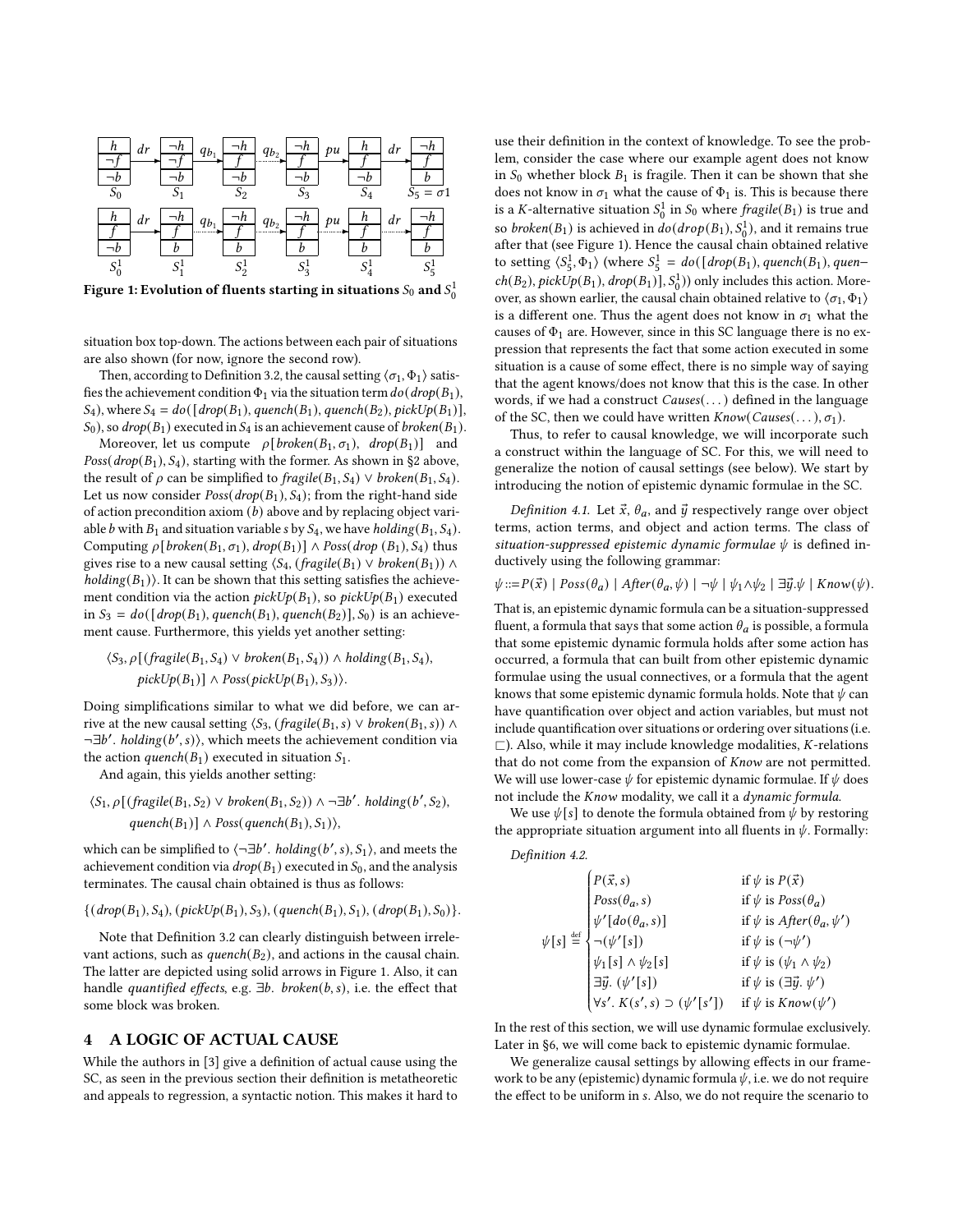be ground and it can include arbitrary (non-ground) action terms. This generalization allows for the seamless incorporation of actual causes within the SC language, especially in the context of knowledge.

Now, since the trace/narrative defined by s (or more precisely, by the situation pair  $S_0$  and s) might include multiple occurrences of the same action, we also need a simple way to identify the situations where these actions were executed. To simplify things, we will require that each situation is associated with a time-stamp. When we move to knowledge, we will have different  $K$ -accessible situations where an action occurs, so using time-stamps provides a common reference/rigid designator for the action occurrence. The initial situation  $S_0$  starts at time 0 and each action increments the time-stamp by one. Thus, our theory includes the following axioms:

 $start(S_0) = 0, \quad \forall a, s, t. start(do(a, s)) = t \equiv start(s) = t - 1.$ 

With this, we can define a causal chain with respect to a causal setting in our framework as a non-empty set of action-time-stamp pairs derived from the trace s. We don't need to include the situation where the action was executed since the included time-stamp uniquely represents the action's position on the trace.

We are now ready to integrate causes of effects into the SC. We define causes in two steps, starting with primary causes.

<span id="page-4-2"></span>Definition 4.3 (Primary Cause).

CausesDirectly(a, t, 
$$
\psi
$$
, s)  $\stackrel{\text{def}}{=} \exists s_a$ . start(s\_a) = t \land (S\_0 < do(a, s\_a) \leq s)

\n\n $\land \neg \psi[s_a] \land \forall s'.(do(a, s_a) \leq s' \leq s \supset \psi[s'])$ \n

That is, an action  $a$  executed at time  $t$  is the *primary cause* of effect  $\psi$  in situation *s* iff *a* was executed in a situation with time-stamp *t* in scenario s, a caused  $\psi$  to change its truth value to true, and no subsequent actions on the way to *s* falsified  $\psi$ .

We next generalize this to include indirect causes.<sup>[6](#page-4-0)</sup>

<span id="page-4-3"></span>Definition 4.4 (Actual Cause).

Causes(a, t, 
$$
\psi
$$
, s)  $\stackrel{\text{def}}{=}$ 

\n $\forall P. [\forall a, t, s, \psi. (CausesDirectly(a, t,  $\psi, s) \supset P(a, t, \psi, s)) \land \forall a, t, s, \psi. (\exists a', t', s'. (CausesDirectly(a', t',  $\psi, s) \land start(s') = t' \land s' < s \land P(a, t, [Poss(a') \land After(a', \psi)], s'))$$$ 

\n $\supset P(a, t, \psi, s)$ 

\n $\supset P(a, t, \psi, s)$ 

Thus, Causes is defined to be the least relation  $P$  such that if  $a$ executed at time *t* directly causes  $\psi$  in scenario *s* then  $(a, t, \psi, s)$  is in P, and if a' executed at t' is a direct cause of  $\psi$  in s, the time-stamp of s' is t', s' < s, and  $(a, t, [Poss(a') \land After(a', \psi)], s')$  is in P (i.e. a executed at *t* is a direct or indirect cause of  $[Pos(a') \land After(a', \psi)]$ in s'), then  $(a, t, \psi, s)$  is in P. Here the effect  $[Poss(a') \land After(a', \psi)]$ requires a' to be executable and  $\psi$  to hold after a'.

Note that, the above definitions can handle the trickier case of conditional effects. To see this, consider a simple example, where

fluents fragile( $B_2$ ) and broken( $B_2$ ) are both false initially; as axiomatized, for any situation s, action quench( $B_2$ ) executed in s achieves  $fragile(B_2)$ , and  $drop(B_2)$  executed in *s* achieves *broken*( $B_2$ ), but only when  $fragile(B_2)$  holds. As expected, it follows from our definitions that CausesDirectly(quench( $B_2$ ), 0, fragile( $B_2$ ),  $do$ (quench( $B_2$ ),  $S_0$ )) and *CausesDirectly(drop(B<sub>2</sub>), 1, broken(B<sub>2</sub>),*  $do( [quench(B_2),$  $drop(B_2)$ ],  $S_0$ )). Moreover, quench( $B_2$ ) executed at 0 can be shown to be the indirect cause of the conditional effect *broken*( $B_2$ ),<sup>[7](#page-4-1)</sup> i.e. Causes(quench( $B_2$ ), 0, broken( $B_2$ ), do([quench( $B_2$ ), drop( $B_2$ )],  $S_0$ )). This is indeed the case since  $Poss(drop(B_2)) \wedge After(drop(B_2),$ broken( $B_2$ )) can be shown to hold in  $do(quench(B_2), S_0)$ , and thus by Definition [4.3,](#page-4-2) CausesDirectly(quench( $B_2$ ), 0, [Poss(drop( $B_2$ )) ∧  $After(drop(B_2), broken(B_2))$ ,  $do(quench(B_2), S_0)$ , and hence by this and Definition [4.4,](#page-4-3) it follows that *Causes*( $quench(B_2)$ , 0, broken( $B_2$ ),  $do([quench(B_2), drop(B_2)], S_0)$ ).

Example (Cont'd). Assume that the axioms for start are included in  $\mathcal{D}_{bw}$ . Then the following lists the causes of  $\Phi_1$  in  $\sigma_1$ .

PROPOSITION 4.5 (CAUSES IN  $\sigma_1$ ).

$$
\mathcal{D}_{bw} \models \text{Causes}(\text{drop}(B_1), 0, \Phi_1, \sigma_1) \land \text{Causes}(\text{quench}(B_1), 1, \Phi_1, \sigma_1)
$$
  
 
$$
\land \text{Causes}(\text{pickUp}(B_1), 3, \Phi_1, \sigma_1) \land \text{Causes}(\text{drop}(B_1), 4, \Phi_1, \sigma_1)
$$
  
 
$$
\land \neg \text{Causes}(\text{quench}(B_2), 2, \Phi_1, \sigma_1).
$$

On the other hand, if we had modified  $\mathcal{D}_{bw}$  to include, instead of Axiom (h), that only  $B_1$  is initially fragile, i.e.  $(h')$ . $\forall b$ . fragile $(b, S_0)$  $\equiv b = B_1$ , then the causes of  $\Phi_1$  in  $\sigma_1$  would have been as follows:

PROPOSITION 4.6.

$$
\mathcal{D}_{bw} \setminus \{(h)\} \cup \{(h')\} \models
$$
  
\forall a, t. *Causes*(a, t,  $\Phi_1$ ,  $\sigma_1$ )  $\equiv a = drop(B_1) \land t = 0$ .

## 5 CAUSAL KNOWLEDGE, SENSING, AND THE DYNAMICS OF CAUSAL KNOWLEDGE

Having defined *Causes*( $a, t, \psi, s$ ), we can now use it just like any other formula in the context of Know. We can state that an agent knows in some situation  $s$  that  $a$  executed at time  $t$  is a cause of an effect  $\psi$ , i.e. *Know*(*Causes*( $a$ ,  $t$ ,  $\psi$ ,  $now$ ),  $s$ ), which by definition of knowledge means that  $\forall s'$ .  $K(s', s)$  ⊃ Causes(a, t,  $\psi$ , s'), i.e. in all her epistemic alternatives s', a at t is a cause of  $\psi$ .

Returning to our example, assume that the agent initially knows that all the blocks are intact and that she is only holding block  $B_1$ :

\n- (*j*). 
$$
Know(\forall b. \neg broken(b), S_0),
$$
\n- (*k*).  $Know(\forall b. holding(b) \equiv b = B_1, S_0).$
\n

Thus ¬broken( $B_1$ ) ∧ ¬broken( $B_2$ ) ∧ holding( $B_1$ ) ∧ ¬holding( $B_2$ ) holds in all of her initial  $K$ -accessible worlds/situations. Assume that the agent does not know whether the blocks are fragile:

$$
(l). \forall b. \neg KWhether(fragile(b), S_0).
$$

Thus, initially there are at least four possible worlds that are  $K$ related to the initial situation  $S_0$ , say  $S_0$ ,  $S_0^1$ ,  $S_0^2$ , and  $S_0^3$ . Each of these worlds assigns a different interpretation to the fragility of the

<span id="page-4-0"></span> $^6$ In this, we need to quantify over situation-suppressed epistemic dynamic formulae. Thus we must encode such formulae as terms and formalize their relationship to the associated situation calculus formulae. This is tedious but can be done essentially along the lines of [\[10\]](#page-8-23). We assume that we have such an encoding and use formulae as terms directly.

<span id="page-4-1"></span><sup>&</sup>lt;sup>7</sup>Recall that *broken*( $B_2$ )'s achievement via *drop*( $B_2$ ) is conditioned on *fragile*( $B_2$ ).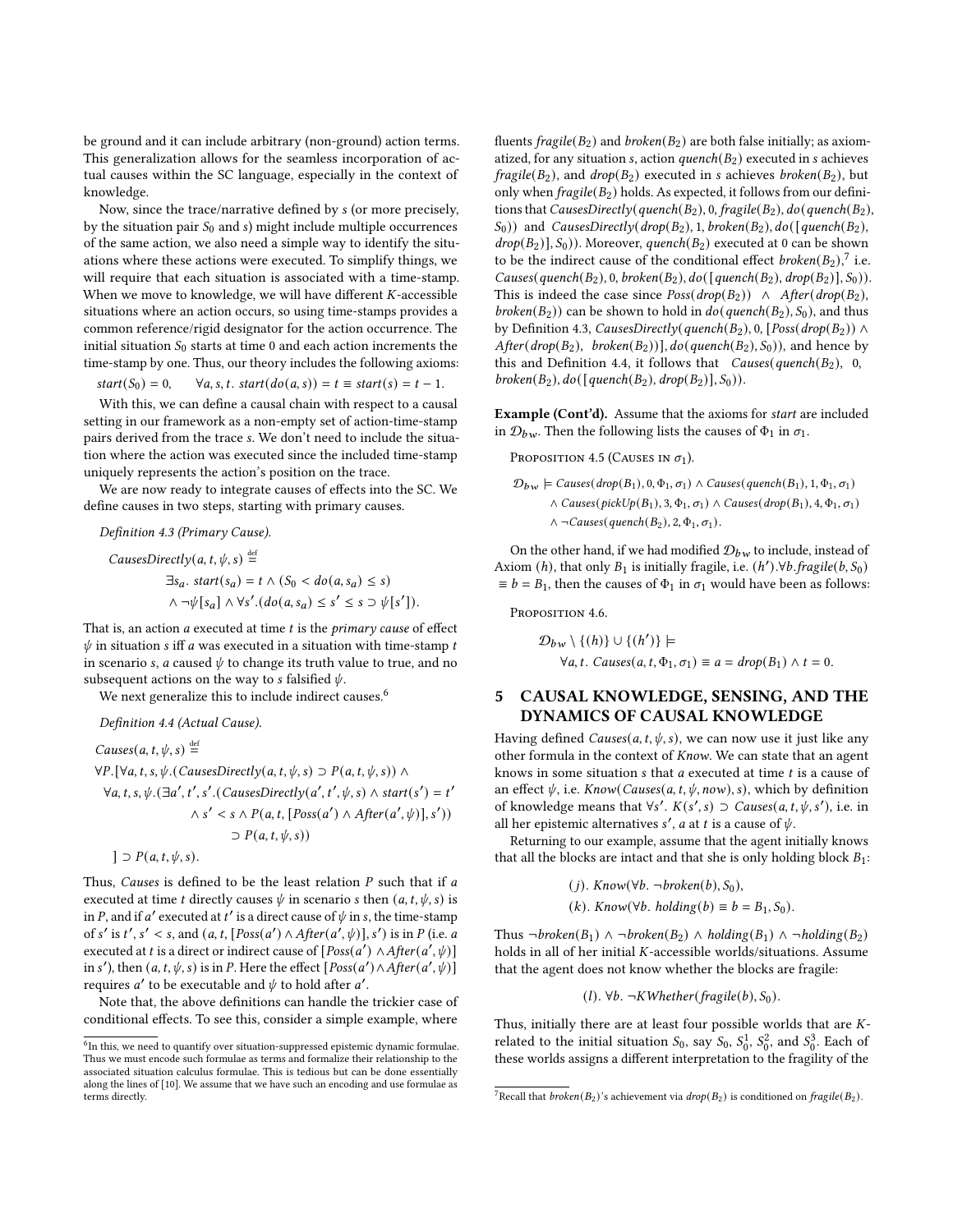blocks  $B_1$  and  $B_2$ . In particular, assume that:

(*m*). 
$$
\forall b
$$
. *fragile*(*b*, *S*<sub>0</sub><sup>1</sup>), (*n*).  $\forall b$ . *fragile*(*b*, *S*<sub>0</sub><sup>2</sup>)  $\equiv b = B_1$ ,  
(*o*).  $\forall b$ . *fragile*(*b*, *S*<sub>0</sub><sup>3</sup>)  $\equiv b = B_2$ .

See Figure [1](#page-3-0) for  $S_0$  and  $S_0^1$ . Now, assume that  $\mathcal{D}_{b w}^K$  denotes our axiomatization of the blocks world with knowledge. Then we can show that in situation  $\sigma_1$ , the agent only knows that  $drop(B_1)$ executed at time 0 is a cause of  $\Phi_1$  and that quench( $B_2$ ) executed at 2 is not, but does not know whether other actions on the trace  $\sigma_1$  are causes:

PROPOSITION 5.1 (KNOWLEDGE IN  $\sigma_1$ ).

$$
\mathcal{D}_{bw}^{K} \models Know(Causes(drop(B_1), 0, \Phi_1), \sigma_1) \land
$$
  
\n
$$
Know(\neg Causes(quench(B_2), 2, \Phi_1), \sigma_1) \land
$$
  
\n
$$
\neg KWhether(Causes(quench(B_1), 1, \Phi_1), \sigma_1)) \land
$$
  
\n
$$
\neg KWhether(Causes(pickUp(B_1), 3, \Phi_1), \sigma_1)) \land
$$
  
\n
$$
\neg KWhether(Causes(drop(B_1), 4, \Phi_1), \sigma_1)).
$$

Thus the agent does not know the causal chain: there are common elements, e.g.  $drop(B_1)$  executed at time 0, but for other actions such as  $drop(B_1)$  executed at 4, the agent is unsure.

However, if the agent were to know in  $S_0$  that  $B_1$  is not fragile, then she would have known the causal chain in  $\sigma_1$ :

PROPOSITION 5.2 (KNOWLEDGE IN  $\sigma_1$  (ALTERNATE)).

$$
\mathcal{D}_{bw}^K \setminus \{ (l) \} \cup \{ Know(\neg fragile(B_1), S_0) \} \models
$$
  

$$
\forall a, t. \text{ Causes}(a, t, \Phi_1, \sigma_1) \equiv Know(Causes(a, t, \Phi_1), \sigma_1).
$$

Now, let us introduce a sensing action  $\textit{sense}_a(b)$  that senses whether block  $b$  is made of glass. We introduce a fluent  $glass(b, s)$ to state that an object is made of glass. We need to specify its SSA:

 $(p)$ .  $\forall b, a, s.$  glass $(b, do(a, s)) \equiv glass(b, s).$ 

Also, we need a sensing fluent for  $sense_a$ ; this is specified as follows:

$$
(q)
$$
.  $\forall b, n, s$ .  $SF(sense_q(b), s) \equiv glass(b, s)$ .

That is,  $SF(sense_q(b))$  returns the sensing value *true* iff block *b* is made of glass. Finally, we need an associated initial state axiom, that, initially it is known that a block is fragile iff it is made of glass:

$$
(r). \forall b. Know(fragile(b) \equiv glass(b), S_0).
$$

But initially the agent still does not know which blocks are fragile/made of glass. Given this, we can show that despite the incompleteness of her knowledge (about the fragility of  $B_1$ ) in the initial situation, the agent will learn all the causes of  $\Phi_1$  after she senses whether block  $B_1$  is made of glass in  $\sigma_1$ .

PROPOSITION 5.3 (KNOWLEDGE IN 
$$
do(sense_g(B_1), \sigma_1) - I
$$
).  
\n
$$
\mathcal{D}_{bw}^K \models Know(Causes(drop(B_1), 0, \Phi_1) \land Causes(quench(B_1), 1, \Phi_1)
$$
\n
$$
\land \text{Causes(pickUp(B_1), 3, \Phi_1)} \land \text{Causes(drop(B_1), 4, \Phi_1)},
$$
\n
$$
do(sense_g(B_1), \sigma_1)).
$$

To see why this is the case, first note that it follows from  $\mathcal{D}_{b\, w}^{K}$ that  $\neg glass(B_1)$  holds in  $\sigma_1$ . This is because, since by Axiom  $(h)$ ,  $B_1$  was not fragile in  $S_0$ , and by Axiom (r), every fragile block in  $S_0$  is made of glass, it follows that  $B_1$  is not made of glass in  $S_0$ . Moreover, by Axiom  $(p)$  and other axioms in  $\mathcal{D}_{BW}^K$ ,  $B_1$  remains nonglass after any sequence of actions, in particular in  $\sigma_1$ . Furthermore, using similar reasoning it can be shown that the agent knows in  $\sigma_1$ that any block that is made of glass now was fragile initially and that vice versa. Finally, by this and the SSA for  $K$ , in all situations that are K-accessible in  $do(sense<sub>a</sub>(B<sub>1</sub>), \sigma<sub>1</sub>), \neg glass(B<sub>1</sub>)$  holds, and these are rooted in an initial situation where  $\neg \text{fragile}(B_1)$  holds. Thus in all her K-alternate worlds in  $do(sense_q(B_1), \sigma_1)$ , all causes are the same since all of these worlds start with a situation where  $\neg \text{fragile}(B_1)$  holds.

Moreover, we can show that she will also learn all the non-causes, in particular that  $quench(B_2)$  executed at time 2 is not a cause:

PROPOSITION 5.4 (KNOWLEDGE IN  $do(sense_a(B_1), \sigma_1) -$ II).

 $\mathcal{D}_{bw}^K \models$  Know(¬Causes(quench(B<sub>2</sub>), 2,  $\Phi_1$ ),  $do(sense_g(B_1), \sigma_1)$ ).

#### Properties

Let  ${\mathcal D}$  be our formalization of causal knowledge. We now show that our formalization has some intuitive properties. First, since the Causes operator is defined in the language, one can expect all the properties of knowledge (including knowledge about causes) to follow. Indeed we can show that logically equivalent effects have the same causes and that full introspection holds for causal knowledge.

Next, we identify the conditions under which a (binary) sensing action can be used to learn the causes of an effect.

<span id="page-5-0"></span>Theorem 5.5 (From Ignorance to Causal Knowledge).

$$
\mathcal{D} \models \forall s. \; executeable(s) \land \neg \psi[root(s)] \land \psi[s]
$$
\n
$$
\land \forall s'. \; SF(sense_{\Phi}, s') \equiv \Phi[s']
$$
\n
$$
\land ((\Phi[s] \land \Phi^+(\psi, \Phi, s)) \lor (\neg \Phi[s] \land \Phi^-(\psi, \Phi, s))
$$
\n
$$
\supset \forall a, t. \; KWhether(Causes(a, t, \psi), do(sense_{\Phi}, s)),
$$

where:

$$
\Phi^+(\psi, \Phi, s) \stackrel{\text{def}}{=} (\forall s'. K(s', s) \land \Phi[s']\n\supset (\forall a, t. \text{ Causes}(a, t, \psi, s') \equiv \text{ Causes}(a, t, \psi, s))),\n\Phi^-(\psi, \Phi, s) \stackrel{\text{def}}{=} (\forall s'. K(s', s) \land \neg \Phi[s']\n\supset (\forall a, t. \text{ Causes}(a, t, \psi, s') \equiv \text{ Causes}(a, t, \psi, s))),
$$

and,

$$
root(s) \stackrel{\text{def}}{=} \begin{cases} root(s') & \text{if } s = do(a', s') \\ s & \text{otherwise.} \end{cases}
$$

That is, for any action  $a$  and time-stamp  $t$ , after performing the binary sensing action  $sense_{\Phi}$  in s, an agent will learn whether a executed at time  $t$  is a cause of some effect  $\psi$  in scenario s, provided that sense<sub> $\Phi$ </sub> senses the value of  $\Phi$ , and either  $\Phi$  holds in s and in all the  $K$ -accessible worlds  $s'$  in  $s$  where  $\Phi$  holds, the causes of  $\psi$  in s' are the same as the causes of  $\psi$  in s, or  $\Phi$  does not hold in s and in all the K-accessible worlds  $s'$  in s where  $\Phi$  does not hold, the causes of  $\psi$  in s' are the same as those of  $\psi$  in s. Thus, when this is the case, the agent can use the sensing action  $sense_{\Phi}$  to learn about all the causes of  $\psi$ . Note that, the first three conjuncts *executable(s)*  $\land \neg \psi$ [root(s)]  $\land \psi$ [s] simply guarantee that  $\langle s, \psi \rangle$ is a proper causal setting (see Definition [3.2\)](#page-2-1). Theorem [5.5](#page-5-0) can be generalized to include non-binary sensing actions and knowledgeproducing actions such as an inform [\[21\]](#page-8-24).

We also study the conditions under which action executions do not alter causal knowledge.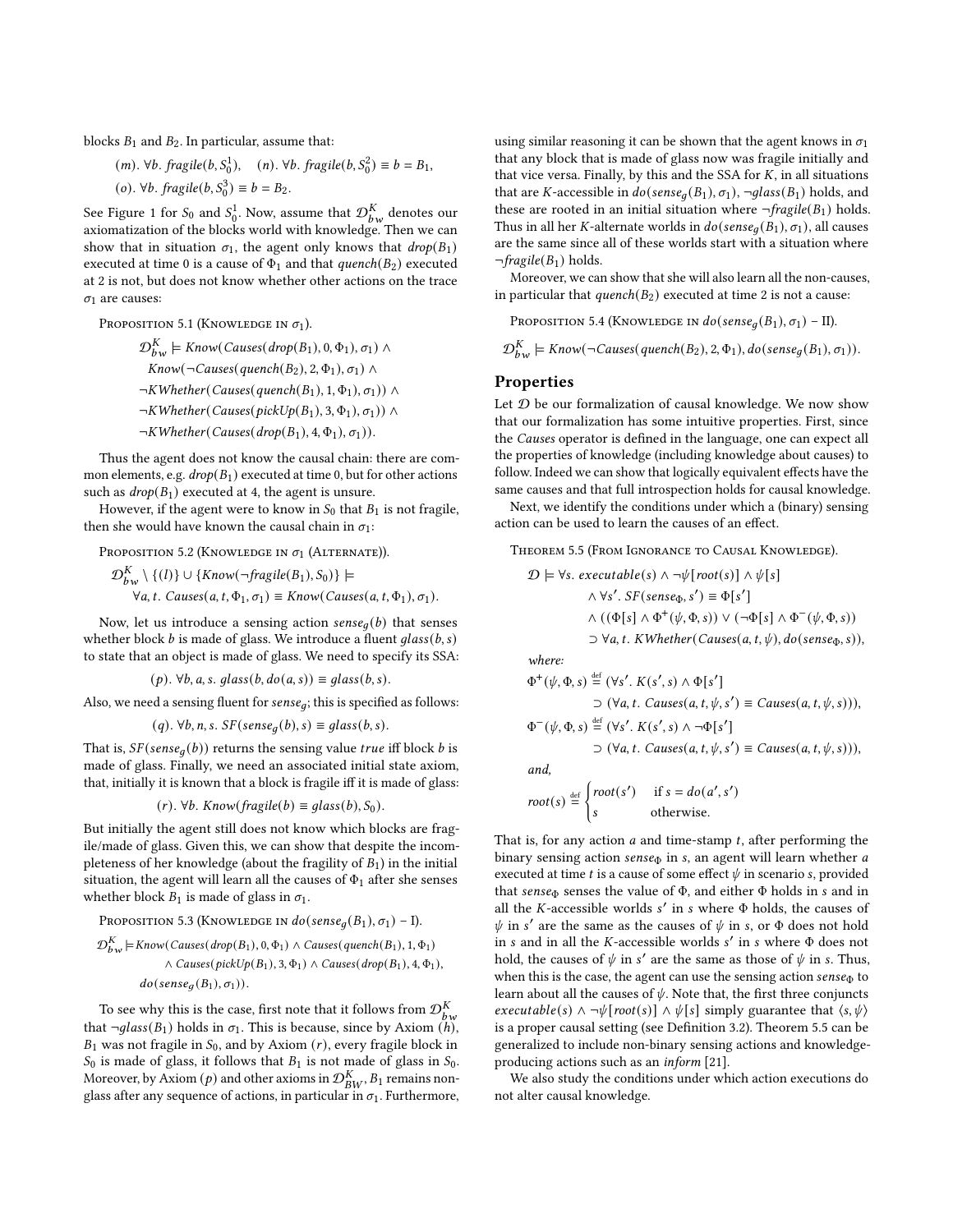Theorem 5.6 (Persistence of Causal Knowledge).

$$
\mathcal{D} \models \forall s, s', s^*, a, t. \text{ executable}(s) \land \neg \psi[\text{root}(s)] \land \psi[s]
$$

$$
\land \text{KWhether}(Causes(a, t, \psi), s) \land s < s'
$$

$$
\land (\forall s^*, s \leq s^* \leq s' \supset \text{Know}(\psi, s^*))
$$

$$
\supset \text{KWhether}(Causes(a, t, \psi), s').
$$

That is, if an agent knows in  $s$  whether an action  $a$  executed at time t is a cause of an effect  $\psi$ , she will continue to know whether a executed at t is a cause of  $\psi$  in a future situation s', provided that her knowledge of the effect  $\psi$  does not change between  $s$  and  $s'$ .

However, this is not the case in general. For instance, if the agent ceases to know that  $\psi$ , then in this new situation she will not know what actions are causes. On the other hand, if she knows the causes of  $\psi$  in s, knows that  $\psi$  became false in some situation after s, but knows that  $\psi$  was reachieved later in s', then she may or may not know the causes in s', but some of these causes will certainly be different from what she knew before in s.

Finally, we can show that when the scenario s in the causal setting is ground, our definition of Causes expands to a set of firstorder formulae, from which causes can be computed via first-order entailment using regression [\[31\]](#page-8-15) and knowledge regression [\[32\]](#page-8-20).

THEOREM 5.7. If  $s$  is a ground situation term,  $a$  is a ground action term, and t is an integer, then Causes( $a, t, \psi, s$ ) is equivalent to a regressable formula.

PROOF SKETCH. If a executed at time t is a primary cause of  $\psi$  in s, it is equivalent to *CausesDirectly*( $a$ ,  $t$ ,  $\psi$ ,  $s$ ), which by Definition [4.3](#page-4-2) is regressable when  $s$  is ground. On the other hand, if  $a$  executed at t is an indirect cause of  $\psi$  in s, it can be shown using Definition [4.4](#page-4-3) that *Causes*(*a*, *t*, *ψ*, *s*) is equivalent to *Causes*<sup> $\leq n$ </sup>(*a*, *t*, *ψ*, *s*) for some *n*. The latter states that action *a* executed at *t* causes  $\psi$  in *s* in a causal chain of at most  $n$  steps, and can be expanded to a conjunction of  $n$ or less primary cause assertions, i.e. CausesDirectly constructs (see [\[22\]](#page-8-25) for the formal details). Thus this too is regressable.  $□$ 

Thus while our formulation is second-order, for ground situations computing causes does not require second-order logic.

## <span id="page-6-0"></span>6 REASONING ABOUT EPISTEMIC CAUSES AND EFFECTS

To enable reasoning about epistemic effects, we allow effects in our framework to be epistemic dynamic formulae, rather than just dynamic formulae. Note that Know in such a formula can take an epistemic dynamic formula  $\psi$  as argument. As shown in Definition [4.2,](#page-3-1)  $Know(\psi)[s]$  gets expanded to ∀s'.  $K(s', s) \supset \psi[s']$ . We will also allow actions to have knowledge preconditions;  $Know$  constructs in the context of action preconditions are only allowed to take regular situation-suppressed formulae as argument.

We use a second example to illustrate epistemic causes and effects. We show that as expected, knowledge-producing actions can be causes of epistemic effects, but more interestingly, they can also be causes of physical effects.

In this example, we have a thief  $T_1$  who likes to go to a bank  $B_1$ , peek at the customers while they enter their credit card PINs, physically steal the cards, and then withdraw money using the cards and their PINs. There are also actions for waiting in the queue

at the bank, leaving the queue, and drinking complimentary coffee at the bank. The actions in this domain can be specified as follows:

 $Poss(goTo(\text{agt}, b), s) \equiv \neg \text{at}(\text{agt}, b, s),$  $Poss(waitInQueue (agt, b), s) \equiv at (agt, b, s),$  $Poss(leaveQueue (agt, b), s) \equiv waiting (agt, b, s),$  $Poss(drinkCoffee (agt, b), s) \equiv at (agt, b, s) \land \neg waiting (agt, b, s),$  $Poss(stateal(agt, cc), s) \equiv \exists agt', b.(has(agt', cc, s) \land at(agt', b, s))$  $\wedge$  at  $(agt, b, s) \wedge agt' \neq agt$ ,  $Poss(peek_{PIN}(agt, cc), s) \equiv \exists agt', b.(has(agt', cc, s) \land at (agt', b, s))$  $\wedge$  at (agt, b, s)  $\wedge$  agt'  $\neq$  agt),

 $Poss(\text{with} draw(\text{agt}, \text{cc}, \text{amt}), s) \equiv$ 

 $has (agt, cc, s) \wedge KRef (agt, PIN (cc), s).$ 

Thus, e.g., an agent *agt* can peek the PIN of a credit card cc in some situation  $s$  iff  $aqt$  and the agent that currently has  $cc$  are at the same bank in s. Also, agt can withdraw amt dollars from credit card cc in  $s$  iff she has  $cc$  in  $s$  and she knows in  $s$  what the PIN of  $cc$  is.

There is at least one customer  $A_1$  and a credit card  $CC_1$  that  $A_1$ has. The fluents in this domain are  $at($ aqt,  $b, s)$ , waiting(aqt,  $b, s)$ ,  $has(agt, cc, s), owns(agt, n, s), and PIN(cc, s), which mean that agent$ agt is at bank  $b$  in situation  $s$ ,  $agt$  is waiting in the queue at  $b$  in  $s$ , *agt* has credit card  $cc$  in  $s$ ,  $agt$  owns  $n$  dollars in  $s$ , and  $PIN (cc, s)$  is the PIN of credit card  $cc$  in situation  $s$ . The successor-state axioms for these are as follows:

 $at(agt, b, do(a, s)) \equiv a = goTo(agt, b)$ 

 $\vee$  (at(agt, b, s) ∧ ¬∃b'. a = goTo(agt, b')),

waiting( $agt, b, do(a, s)$ )  $\equiv a = \text{waitInQueue}(agt, b)$ 

 $∨ (waiting (agt, b, s) ∧ ¬ a = leaveQueue (agt, b)),$ 

 $has(agt, cc, do(a, s)) \equiv a = steal(agt, cc)$ 

 $\vee$  (has(agt, cc, s)  $\wedge \neg \exists$ agt'.(agt' ≠ agt  $\wedge$  a = steal(agt', cc))),

 $owns(agt, amt, do(a, s)) \equiv \exists n, n', cc. (owns(agt, n, s) \land$ 

 $a = \text{with} \text{draw}(\text{agt}, \text{cc}, n') \land \text{amt} = n + n')$ 

$$
\vee (owns (agt, amt, s) \wedge \neg \exists n, cc. a = withdraw(agt, cc, n)),
$$

 $PIN(cc, do(a, s)) = p \equiv PIN(cc, s) = p.$ 

These are all self-explanatory.

The initial state is specified as follows:<sup>[8](#page-6-1)</sup>

| $Know(agt, owns(T_1, 0), S_0),$      | $Know(agt, has(A1, CC1), S0),$    |
|--------------------------------------|-----------------------------------|
| $Know(agt, \neg at(T_1, B_1), S_0),$ | $Know(agt, at(A1, B1), S0),$      |
| $PIN(CC_1, S_0) = 12345,$            | $\neg KRef(T_1, PIN(CC_1), S_0).$ |

That is, all agents know in the actual initial situation  $S_0$  that agent  $T_1$  has \$0, that agent  $A_1$  has credit card  $CC_1$ , that  $T_1$  is not at bank  $B_1$ , and that  $A_1$  is at  $B_1$ . Also, the PIN of  $CC_1$  in  $S_0$  is 12345 and  $T_1$ does not know what  $PIN(CC_1)$  refers to in  $S_0$ .

The following sensing-fluent axiom specifies action  $peek_{PN}$ :

 $sff (peek_{PIN} (agt, cc), s) = PIN (cc, s).$ 

Thus, peek<sub>PIN</sub> (agt, cc) tells agt the PIN of the cc in s. As per the SSA for  $K$ , other agents see that the  $peek<sub>PIN</sub>$  action has occurred, but do not learn the PIN.

Finally, we assume that other necessary axioms such as uniquenames for actions axioms are also specified.

Now, consider the following scenario:  $\sigma_2 = do([goTo(T_1, B_1)),$ waitInQueue( $T_1, B_1$ ), peek $p_{IN}(T_1, CC_1)$ , leaveQueue( $T_1, B_1$ ), steal( $T_1$ ,

<span id="page-6-1"></span> $8$ Following [\[33\]](#page-8-26), here we use an agent argument in *Know*.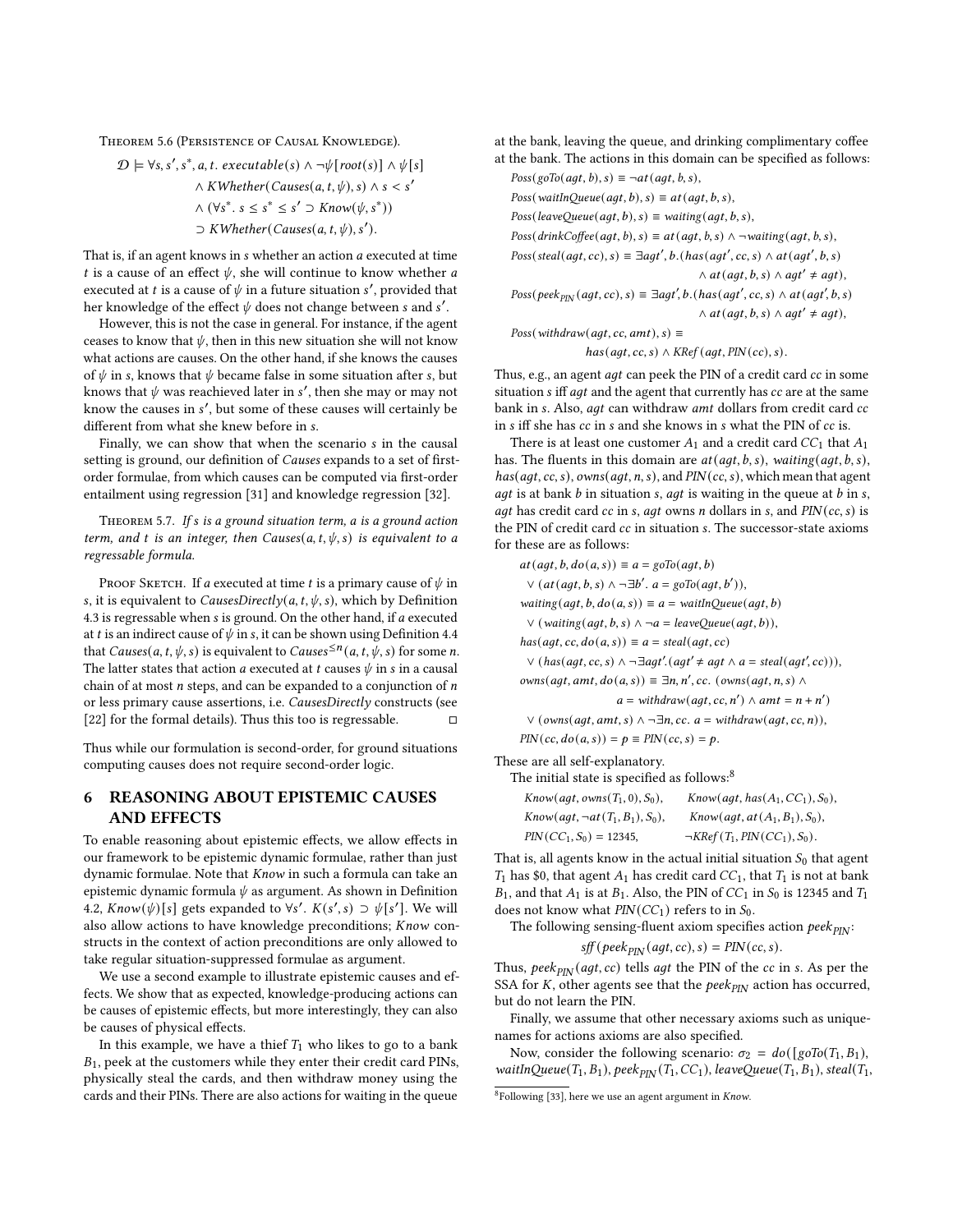$CC_1$ ), drinkCoffee(T<sub>1</sub>, B<sub>1</sub>), withdraw(T<sub>1</sub>, CC<sub>1</sub>, 500)], S<sub>0</sub>), i.e. T<sub>1</sub> goes to bank  $B_1$ , waits in the queue there, peeks at the PIN of credit card  $CC<sub>1</sub>$ , leaves the queue, steals  $CC<sub>1</sub>$ , drinks coffee, and then withdraws \$500 from  $CC_1$ . We are interested in computing the causes of both  $\psi_{bank}^1 = KRef(T_1, PIN(CC_1))$  and  $\psi_{bank}^2 = \text{own}(T_1, 500)$ .

Let  $\mathcal{D}_{bank}^{K}$  be our example theory. Then we can show that  $T_1$ knows in  $\sigma_2$  that the causes of her knowing the PIN of  $CC_1$  are her actions of going to the bank executed at time 0 and peeking at the PIN of  $CC_1$  executed at time 2:

PROPOSITION 6.1.  $\mathcal{D}_{bank}^{K} \models \forall a, t. Know(T_1, \textit{Causes}(a, t, \psi_{bank}^1), \sigma_2) \equiv$  $(a = goTo(T_1, B_1) \wedge t = 0) \vee (a = peek_{PIN}(T_1, CC_1) \wedge t = 2).$ 

As expected, our epistemic effect  $\psi_{bank}^1$  is caused by the knowledgeproducing action  $peek_{PIN}$  (T<sub>1</sub>, CC<sub>1</sub>) executed at time 2. Note that, the SSA for  $K$  drops from the set of  $K$ -accessible situations in  $do(peek_{PIN}(T_1, CC_1), S_0)$  the situations where the sensed fluent function  $sff (peek<sub>PIN</sub>(T<sub>1</sub>,CC<sub>1</sub>))$  has a different value from that in the actual situation, and thus afterwards the agent gets to know the value of the PIN, and that of the sensed fluent. Also, since peek<sub>PIN</sub> (T<sub>1</sub>, CC<sub>1</sub>) was executable only when T<sub>1</sub> is in the bank B<sub>1</sub>, which is brought about by  $g \circ T o(T_1, B_1)$  executed at time 0, it is also a cause of  $\psi_{bank}^1$  in  $\sigma_2$ .

More interestingly, we can show that  $T_1$  knows in  $\sigma_2$  that the causes of her having \$500 include, among other actions, the sensing action of her peeking at the PIN of  $CC_1$  executed at time 2:

Proposition 6.2.  $\mathcal{D}_{bank}^{K} \models \forall a, t. Know(T_1, \textit{Causes}(a, t, \psi_{bank}^2), \sigma_2) \equiv$  $(a = g\circ To(T_1, B_1) \wedge t = 0) \vee (a = peek_{\text{PIN}}(T_1, CC_1) \wedge t = 2) \vee$  $(a = \text{steal}(T_1, CC_1) \wedge t = 4) \vee (a = \text{with} \text{draw}(T_1, CC_1, 500) \wedge t = 6).$ 

Thus, interestingly, our framework allows causes of physical effects to be knowledge-producing actions. In particular, this happens when physical actions have knowledge preconditions. For instance, in the above example, one of the preconditions of withdrawing money from a credit card  $cc$  is to know what  $PIN(cc)$  refers to.

When the action history is ground, it can be shown that one can use knowledge regression [\[32\]](#page-8-20) to compute causal knowledge, e.g.,  $Know(Causes(goTo(T_1, B_1), 0, \psi_{bank}^1), \sigma_2)$  above; see [\[22\]](#page-8-25) for details.

#### 7 DISCUSSION

Based on a formal notion of causality [\[3\]](#page-8-14), in this paper we developed a logic of actual causes and proposed an account of causal knowledge in the SC. Our account allows agents to have incomplete initial knowledge and can deal with epistemic causes and effects. We showed that it is possible to have different causes of the same effect in different epistemic alternatives. Thus, as expected, an agent may or may not know all the causes of an effect, and can even know some causes while not being sure about others.

While analyzing actual causes is quite subtle and involves tricky cases including preemption or overdetermination, we did not discuss these here. For instance, we could have argued that in our first example,  $drop(B_1)$  executed at time 4 is not a cause of  $\Phi_1$  in  $S_5^1$  since it was preempted by the earlier  $drop(B_1)$  action executed at time 0: the second drop action would have been a cause had the first one not

brought about the effect. Nonetheless, we emphasize that our focus here was on studying the epistemics of causality by embedding an existing definition of causation [\[3\]](#page-8-14) in the SC language rather than proposing a new one. It has been shown that the definition of actual cause in [\[3\]](#page-8-14) handles –within its limitations– all the paradigmatic examples of causation correctly; see [\[2,](#page-8-22) [3\]](#page-8-14) for details. Moreover, Khan and Soutchanski [\[23\]](#page-8-27) recently showed that their own definition of actual cause derived from a counterfactual standpoint is equivalent to this definition. They also related their definition to a regularity account of causation [\[26\]](#page-8-28), thus integrating two highly influential but opposing approaches to causation. Also, the counterfactuals they studied preserve the underlying causal relations, which is desirable; this is in contrast to many SEM-based definitions [\[15\]](#page-8-7), where the counterfactuals are "explicitly nonforetracking" [\[18\]](#page-8-29).<sup>[9](#page-7-0)</sup>

Our account of causal knowledge relies on key features of the SC and basic action theories, such as SSAs. This also allows the use of knowledge regression to compute causes when the action history is ground. To move to a different logical framework one would need similar machinery as in the SC. For how this can be provided in Dynamic Epistemic Logic, see [\[36\]](#page-8-30).

Recently, there has been some work that formalizes causality in an epistemic context. For example, while defining responsibility/blame in legal cases, Chockler et al. [\[8\]](#page-8-31) modeled an agent's uncertainty of the causal setting using an "epistemic state", which is a pair  $(K, Pr)$ , where K is a set of causal settings and Pr is a probability distribution over  $K$ . Their model is based on structural equations. We on the other hand study the epistemics of causality based on the more expressive first-order formalism proposed by Batusov and Soutchanski [\[3\]](#page-8-14). Moreover, unlike [\[8\]](#page-8-31), our account incorporates a formal model of domain dynamics and knowledge change. This allows for an interesting interplay between causality and knowledge. For instance, in our framework it is possible to specify a domain where the agent does not know the causes of an effect in some situation, but learns them after performing some sensing action. To the best of our knowledge, ours is the only formal account of actual causality that investigates the dynamics of causal knowledge and allows knowledge-producing actions to be causes. Among other related work, let us mention logics of "sees to it that" (STIT), which attempt to capture intentional choice/responsibility of agents [\[6,](#page-8-32) [17\]](#page-8-33). Here we are more interested in capturing the causal chain of actions that led to an effect rather than attributing responsibility to agents. Some of our future work include defining responsibility and blame using our formalization.

Here, we assumed that all actions were fully observable; incorporating partial observability of actions as in [\[1\]](#page-8-21) would yield a more expressive framework. Moreover, here we focused on knowledge and not belief. The relation between actual causes and causal knowledge becomes more intricate if we incorporate the latter. Also, here we focus on deterministic actions only. However, there are several proposals on how one can reason about non-deterministic/stochastic actions in the SC, e.g. [\[1,](#page-8-21) [5,](#page-8-34) [7\]](#page-8-35). Dealing with these is future work. Finally, in the future we would like to investigate reasoning that involves multiple agents and examine how regression can be employed to evaluate complex causal knowledge queries.

<span id="page-7-0"></span> $9$ Hall [\[12\]](#page-8-36) pointed out that the analysis of actual causation using non-actual worlds where the causal relations themselves do not hold is counterintuitive.